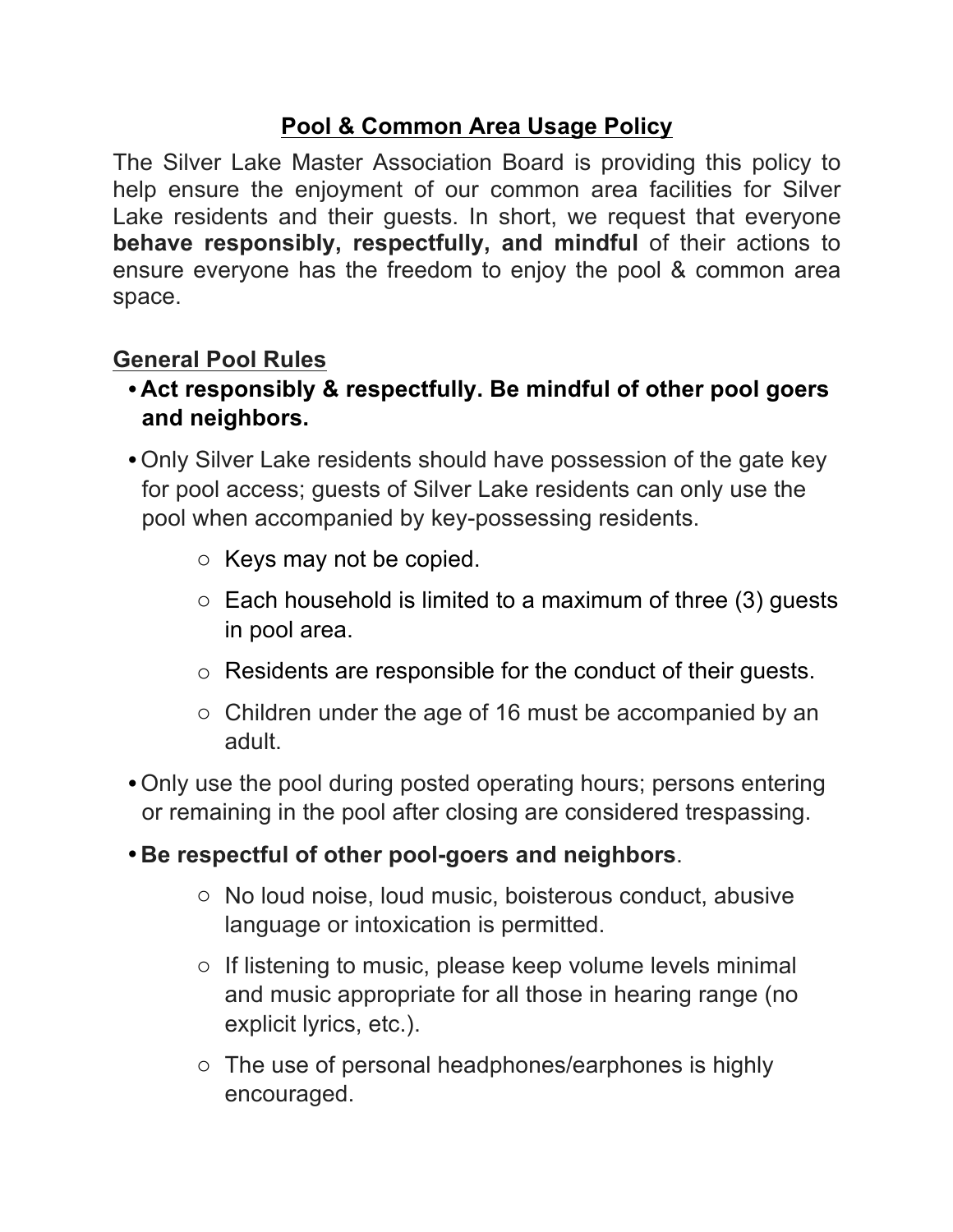- o Personal floatation devices are permitted, but please refrain from using large floatation devices during highvolume periods.
- •All swimmers should shower before entering the pool. Studies show this greatly reduces the spread of recreation water illnesses.
- •Appropriate swim attire is to be worn on pool grounds. Please remember this is a family environment (no cut-offs or thongs, etc.).
- •Pre-potty-trained children must wear swim diapers or rubber pants under their bathing suits to protect the pool from 'accidents.'
- •No skateboards, rollerblades, bikes, running or horseplay allowed.
- •No throwing of objects in the pool area; please use the beach area for football/volleyball toss/cornhole, etc.
- •Diving is not permitted.
- •No eating or drinking while in the pool or on the edge of pool. Please utilize provided lounge chairs/tables for food/drink consumption.
- •Alcoholic beverages must be concealed (can huggers or cups NO GLASS)**.**
- •Smoking is not permitted in the pool area; cigarette butt receptacles are provided near beach and outside of the cabana.
- •Per fire code, no grilling is permitted inside pool area or within 15 feet of Cabana.
- The gate to the pool must be kept closed at all times.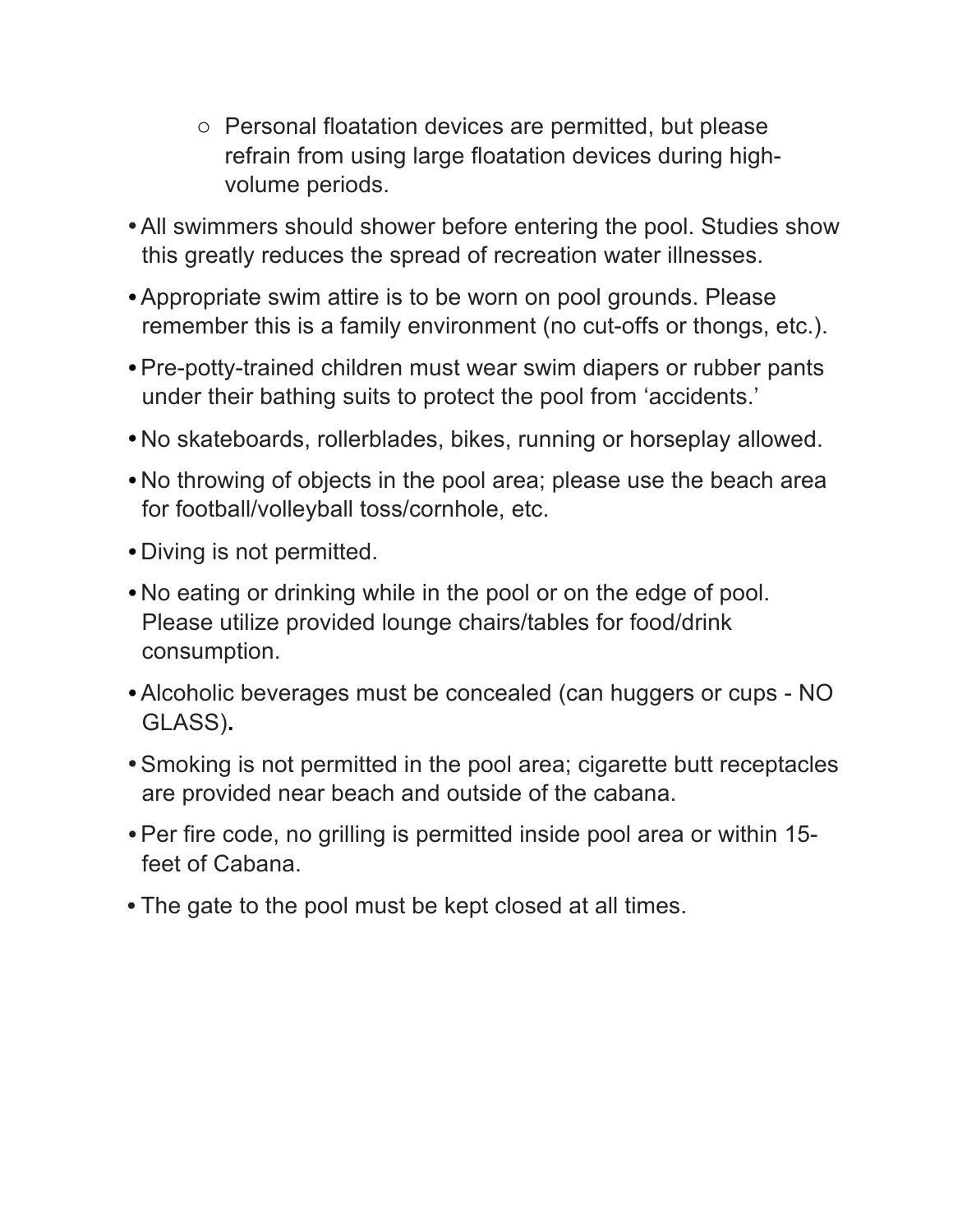## **Other Common Area (Cabana/Lake/Beach/Trails) Rules**

- •Like the pool, the other common areas (Cabana, Lake, Beach, and Trails) are for use by Silver Lake residents and their guests only.
	- The HOA Board has revised the Pool and Cabana Use policy. This is necessitated by the very limited parking we have and incidents and confusion about the policy in the past.
	- The pool and cabana are for the owners and residents of the two neighborhoods. In addition, each residency may have up to three (3) guests in the pool area. The same limit of three guests is in effect for the cabana area.
	- The notification process whereby residents could notify Omega Management of larger gatherings in the cabana is no longer is place as the pool limits of three (3) outside guests now apply to the cabana area as well.
	- As before, we will continue to self-enforce these policies unless you feel uncomfortable doing so. Violation of this policy is trespass.
- •Please remember this is a shared area; notification does not give you exclusive access to use of the Cabana. Events cannot be "private" or otherwise restrict access to the pool or common area facilities for other Silver Lake residents and their guests.
- •**Please be respectful of neighbors and others using the facilities.**
	- o No loud noise, loud music, boisterous conduct, abusive language or intoxication is permitted.
	- o If listening to music, please keep volume levels minimal and music appropriate for all those in hearing range (no explicit lyrics, etc.).
	- o The use of personal headphones/earphones is highly encouraged.
- •No common space may be used for profit.
- •No swimming in lake or tampering with fountains.